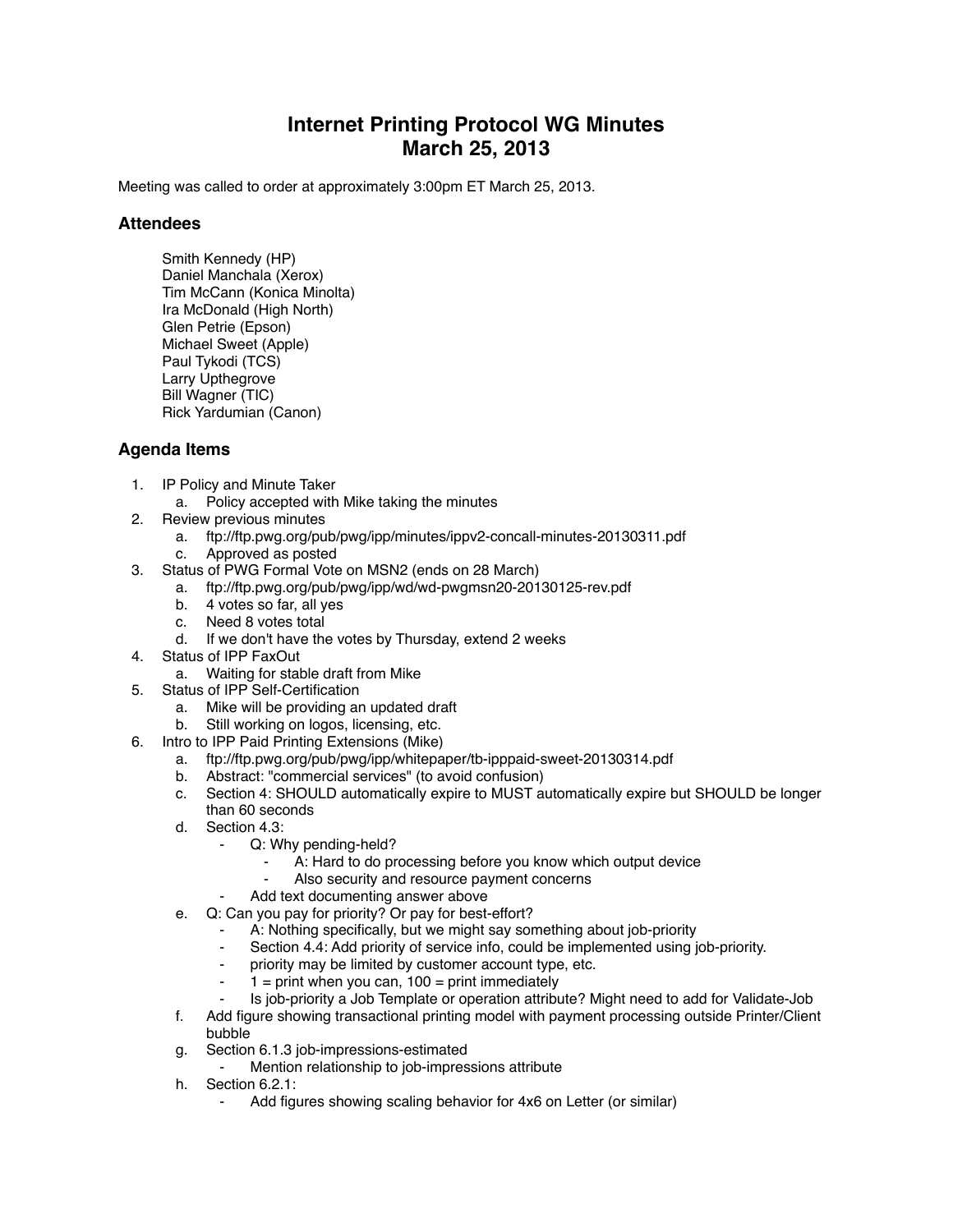- Also clarify definitions of fit and fill (maybe remove borderless discussion)
- i. Section 6.4.5:
	- Maybe don't add it
	- Mention media-feed-orientation member attribute in media-col-ready/database
- j. Section 6.4.7:
	- Add iso-19005-1 ??? for PDF/a
	- PDF/X?
- k. Section 6.4.10 printer-dns-sd-name:
	- ⁃ Add note about why it is here and how it can be set (via Set-Printer-Attributes)
	- Also that changing the name can sometimes break existing clients who have stored the name
	- Note that setting it MUST change the Bonjour registration
	- writeable only if in printer-settable-attributes
- l. Section 6.4.11 printer-kind:
	- ⁃ "lists the CATEGORIES of printing"
	- For convenience to finding printers with capability/specialization
	- Add 'postcard': the Printer supports printing on postcards
	- Amend 'document': the Printer supports regular document printing on standard cut sheet media such as US Letter, US Legal, US Tabloid, ...
	- ⁃ Amend 'roll', add ", typically on large format printers"
	- Add 'large-format' sizes over A3, including cut sheets and rolls
	- keyword I name
	- READ-WRITE, add same verbiage as printer-dns-sd-name about setting
	- Also talk about get-printer-supported-values
- m. Section 7.1:
	- Mention job-authorization-uri-supported
- n. Section 7.2.2:
	- Mention profile-uri as a member attribute for printer-icc-profiles, profile-uri-actual comes from there
- o. Section 8.1 finishings:
	- Check out JDF fold catalog for entertainment
- p. Section 8.2 job-state-reasons:
	- 'account-authorization-failed': "not supplied, not valid, or has expired."
- q. Stopped at section 8.3

## **Next Steps / Open Actions**

- Next IPP conference calls are April 8, 2013 and April 22, 2013 at 3pm ET
- Move FaxOut to WG Last Call
- Continue discussing IPP Everywhere self-certification
- Finish review of IPP Paid Printing
- Discuss IPP Best Practices
- Action: Mike to bug people about MSN2 formal vote
- Action: Ira to capture job terminating state wording from IPP FaxOut for SM FaxIn
- Action: Mike to post prototype experience for FaxOut
- Action: Mike to post stable draft of FaxOut
- Action: Mike to put together outline of IPP Everywhere self-cert license agreement
- Action: Mike to post logo message to pwg-announce to solicit feedback
- Action: Mike to setup certification mailing list on new server
- Action: Mike to post updated slides/document for self-certification logo program for IPP Everywhere (DONE)
- Action: Ira to update milestones in IPP WG charter (PENDING)
- Action: Ira/Bill to submit technical errata to RFC 3805 to replace CR with CR + LF to be consistent with 5198 and others (PENDING)
- Action: Ira and Mike to review 5100.x specs to remove action items, fix boilerplate copyright text in early specs, fix header/footer/document titles as needed, and fix normative references to drafts, etc. (ONGOING)
- Action: Ira and Mike to work with IANA to update registry to include a "set allowed" column for attributes